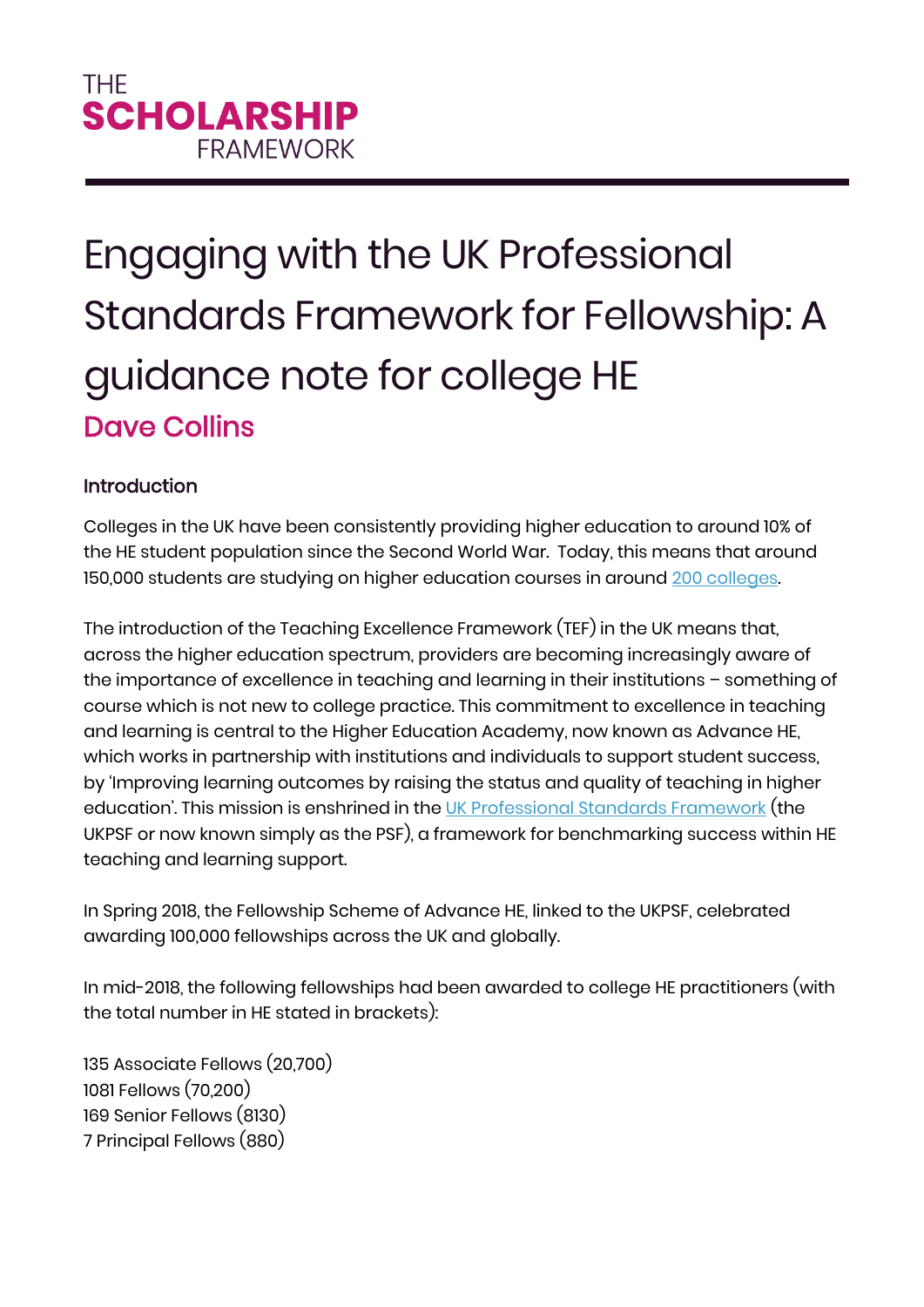## The UK Professional Standards Framework (UKPSF)

The UKPSF has been enthusiastically embraced by the university sector, but – given that college HE represents some 10% of provision – there is clearly more work to be done in colleges. There may be many reasons for the smaller numbers in colleges, but it is clear, through the work of Scholarship Development Managers as part of the AoC 2015-18 Scholarship Project, that an increasing awareness of the benefits of engaging with the UKPSF is taking place in colleges.

So, what are these benefits to individuals and institutions engaging with the UK Professional Standards Framework? The Advance HE outlines the following advantages:

- It consolidates personal development and evidence of professional practice in one's higher education career
- It demonstrates commitment to teaching, learning and the student experience, through engagement in a practical process that encourages research, reflection and development
- It provides a valuable measure of success and is increasingly recognised by international institutions
- Fellowship is increasingly sought by employers across the education sector as a condition of appointment and promotion
- Fellowships are an important indicator that your institution is fully aligned with UKPSF practice and a badge of assured quality throughout the institution
- It identifies expertise with the entitlement to use post-nominal letters (AFHEA, FHEA, SFHEA PFHEA)

## Some comments from Fellows and colleagues at North Lindsey College:

'If I'm being honest, I was a little bit sceptical about doing my fellowship application as I didn't want to just 'tick another box'. It ended up being a lot more than that for me, personally. When I engaged with the different sections of the applications, it made me realise, and actually reinforced many strengths of my teaching and coaching practice. While I advocate and promote reflective practice to the students studying for a BSc in Sport & Exercise at the University Centre, North Lindsey, I find that so much happens within the academic year that I rarely find the time to step back and take stock of my teaching practices. Apart from considering what works well and what doesn't work so well in certain sessions, the academic year tends to fly by so quickly that even I can be guilty of engaging in the superficial and descriptive style of reflection that I give as feedback to sports students as part of their assessments. Completing my fellowship application ensured that I looked beyond individual sessions and individual modules and really brought to light the many good practices that I engage with as a lecture/teacher in general and in relation to college HE with a strong emphasis on widening participation. Having been in my most recent

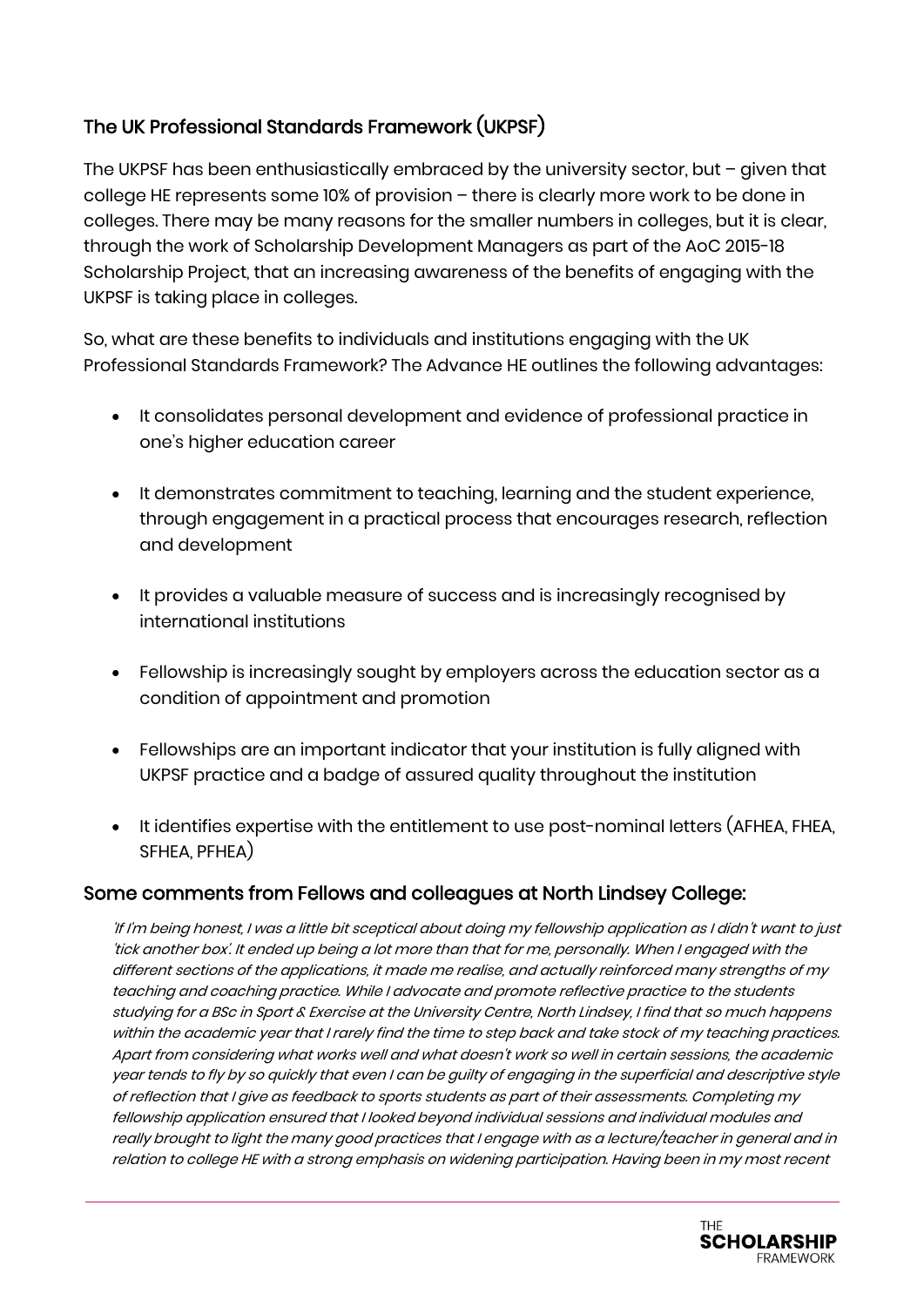post for nearly two years now, it has also been a timely intervention that has helped to inform the planned re-validation of the sport degree in 2018-19 here at the University Centre, North Lindsey'.

#### Darryn Stamp - Programme Leader BSc Sport & Exercise, FHEA

' Being new to teaching in HE having worked for 21 years in FE, this opportunity has helped me to develop myself, think about HE provision, students and learning and teaching from an HE perspective. I would highly recommend other professionals to 'go for this' as it has really helped me to feel part of the HE community of practice - to feel like I belong.'

#### Janet Bee - Programme Lead, FdA Councelling, AFHEA

'I would definitely recommend undertaking an application to anyone working in HE as it makes you sit back and think about your practice. The process is reasonably simple; good information and advice was made available to me that allowed me to reflect effectively on many of the day-to-day things that we do not always associate with scholarly activity. It helped me take pride in my practice and encouraged me to continue to seek opportunities for personal and professional development'.

#### - Sarah Mullins – Programme Leader, BA Social Science, FHEA

I undertook the application for Associate Fellowship in my first year of teaching after the idea was initially suggested during a Scholarship symposium at the University Centre, North Lindsey College, and I had then explored the Higher Education Academy's website and learned more about it. The process became a good opportunity to reflect and read wider literature on teaching practice. I was also keen (and slightly nervous...) to test out whether my practice was considered good enough by HEA! Writing my application was very rewarding, especially as our Scholarship Manager organised block writing sessions and I enjoyed chatting to the other member of staff who were applying for fellowships. It was great for sharing ideas and helped me to appreciate the work I had been doing, celebrate the parts of my teaching I felt especially pleased with and identify new ways to deliver content which had not been the most successful previously. I submitted the application in summer and gained Associate Fellowship before the end of 2017 - it gave me a real confidence boost! This year I have enjoyed further experimenting and reflecting on my teaching as I begin to put together my application for the next category of Fellowship. I hope getting started with reflective practice so early in my career will help me to build it in as regular activity. I would recommend others to apply and think it will help develop stronger courses based in College HE which are now evaluated on a par with more traditional Universities, in terms of teaching standards.'

Dr. Kate Simpson – Academic Advocate, Construction and Engineering, AFHEA

### My own journey to Fellowship and beyond

Prior to working in the college higher education sector I had spent some twenty years in secondary education, with a substantial percentage of these years working with children with special educational needs, particularly in the area of autism and other communication disorders. It was this experience which became formative to my career